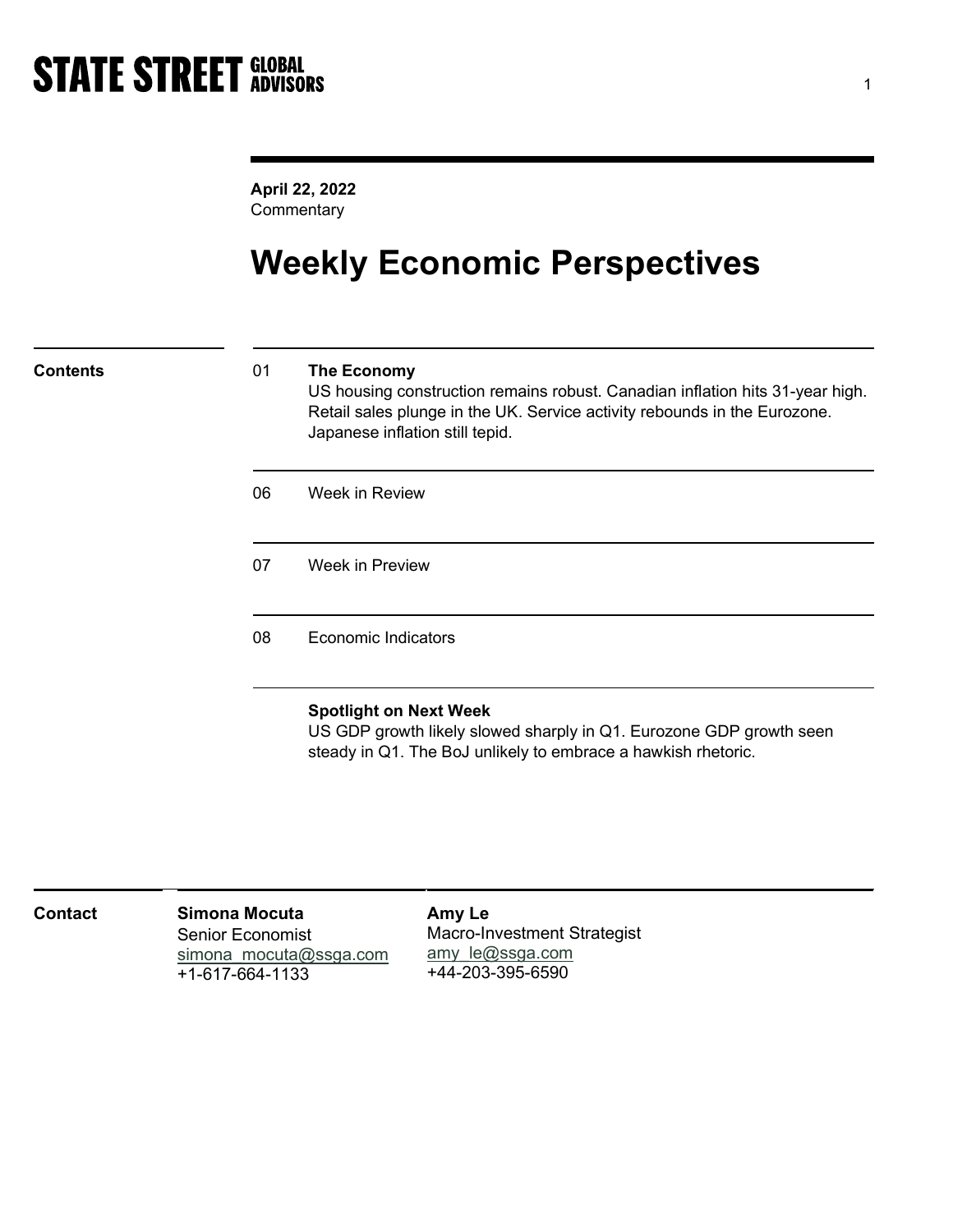| The Economy |  |
|-------------|--|
|             |  |

A quieter data week with signs of resilience in European activity.

US The regional Feb manufacturing surveys have exhibited unusually jerky movements in recent months, which makes us weary of reading too much into any single data print. We've also dealt with a lot of contradictory signals across the surveys, as was the case in April when the Empire Fed survey—which, following several dismal readings, surged well past expectations—while the Philly Fed survey came in softer than expected. There was one clear commonality, however, which was the increase in prices paid. None of this was in the least surprising given the surge in energy and food commodities following the invasion of Ukraine, but what was a little surprising is that the transmission to prices charged was more nuanced: while prices paid measures made new highs, prices received did not. Of course, this may merely be a matter of time as the former lead the latter, but we suspect there is also something here that speaks to limitations to pricing power even in today's high inflation environment. This will be a critical development to watch in coming months. Aside from an increase in employment to a new record, most other details were soft, with sizable pullbacks in new orders, shipments and (especially) backlogs. Notably, the delta between current and future activity and employment continued to deteriorate, suggesting a slowdown ahead (Figure 1).



Figure 1: Signs Of Incoming Slowdown In US Manufacturing?

Sources: SSGA Economics, Federal Reserve Bank of Philadelphia

The index of leading economic indicators (LEI) rose 0.3% in March, a good performance further accentuated by a sizable upward revision to the February data. However, the details were a little less inspiring as much of the improvement was driven by financial market-type indicators (particularly the interest rate spread) whereas real economy measures such as consumer sentiment and the ISM new orders actually deteriorated.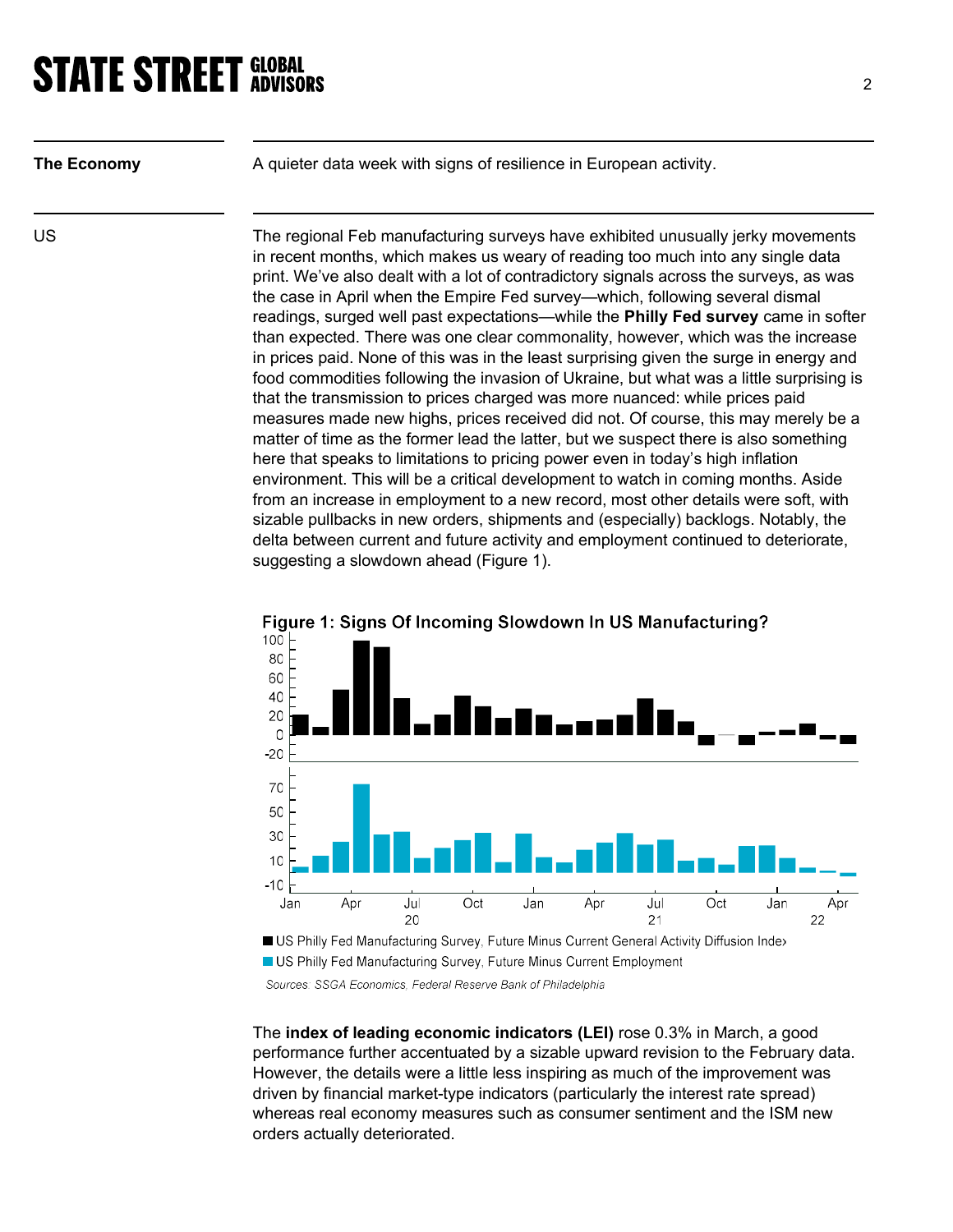Homebuilder sentiment is starting to show some cracks from higher interest rates, but we suspect there is a lot more to come here. The NAHB index lost another two points to 77 in April, the lowest level since September. Buyer traffic plunged six points to the lowest level since August. Present sales retreated slightly although future sales expectations clawed back three of the ten points it had lost March.

So far, there are no signs of slowdown in housing construction. We suspect, however, that a deceleration could become apparent over the next several months once demand slows in the face of higher mortgage rates. Even then, we might not get a very pronounced slowdown as we think the housing market has been in a supply deficit situation for years. Rising interest rates may manifest not so much in an outright drop in demand, but in a shift toward cheaper homes, i.e., away from single family units. In fact, we might be already starting to see this shift emerging as the share of the share of multi-family housing starts in total starts has been creeping higher in recent months. Overall housing starts were steady in March and were 3.9% higher than a year earlier; single-family starts declined 4.4% y/y while multifamily starts were 26.2% higher y/y. Housing permits were little changed at elevated levels in March, with a similar performance differential in favor of multi-family sector. Multi-family permits rose almost 30% y/y but single-family permits declined slightly.

Canada **Exteed Housing market activity moderated in March but prices remained extremely high.** Existing home sales retreated 5.4% in March, led by declines in the Greater Toronto Area and Calgary. In annual terms, sales declined 16.3%. Housing starts also fell 2% in March compared with February as a decline in multiple urban starts outweighed a gain in single detached urban starts. Meanwhile, the 11-City Teranet/Bank of Canada house price index continued to rise at record pace of 18.4% y/y in March, 0.7 percentage points higher than in February, matching the record growth seen in August 2021. Extremely elevated housing price coupled with rising interest rates poses renewed pressure on affordability.

> Retail sales edged up 0.1% in February as higher sales at clothing stores and gasoline stations offset lower sales at motor vehicle and parts dealers. Sales were up in 6 of the 11 subsectors, representing 47.2% of retail trade. Core retail sales, excluding sales at gas stations and motor vehicle and parts dealers, rose 1.4%.

> Inflation continues to surprise to the upside in the context of sustained price pressure in housing markets, substantial supply constraints and geopolitical conflict. With prices up 1.4% m/m in March, headline inflation accelerated a full percentage point to 6.7% y/y, the highest since January 1991. Inflationary pressure remain broadbased, with CPI excluding gasoline up 5.5% y/y, the fastest pace since the measure was introduced in 1999. Gasoline prices themselves jumped 11.8% in March on top of February's 6.9% gain. The various core inflation measures all accelerated from previous month: the common component measure up 0.1 percentage points (ppt) to 2.8% y/y, the weighted median up 0.3 ppts to 3.8% y/y, and the trimmed mean measure up 0.3 ppts to 4.7% y/y.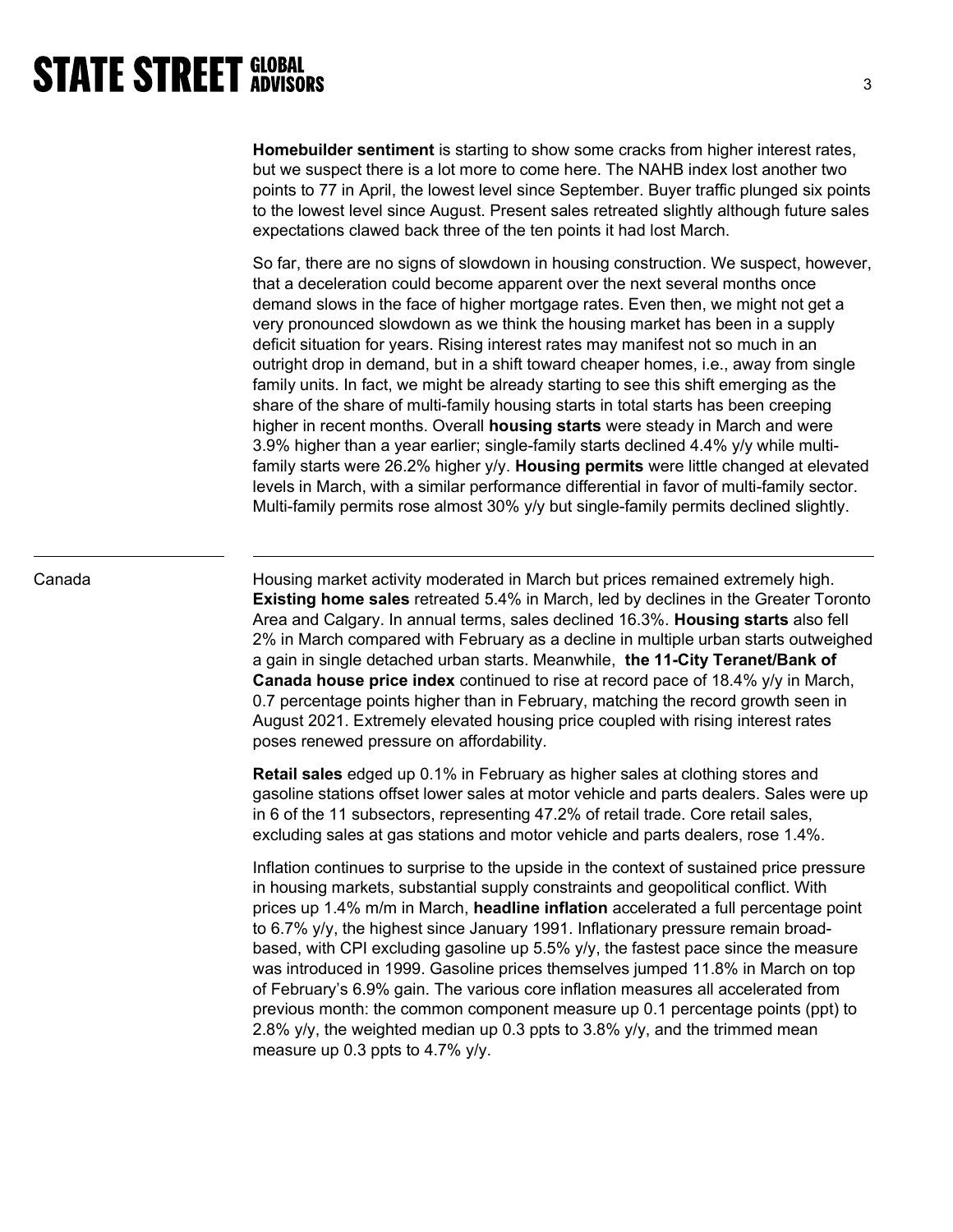



UK The preliminary April manufacturing PMI was little changed at 55.3. Output rose from the five-month low in March, due to improvement in supply chain. Supplier deliveries lengthened, but at the slowest pace since October 2020. Meanwhile, services sector experienced the greatest loss of momentum since end 2021, down 4.3 points to 58.3 in April. New order growth in both manufacturing and services sectors slowed significantly and job creation touched a 12-month low amid weaker hiring in services. Inflationary pressures were the second highest since January 1998, contributing to board rises in prices charged. Businesses optimism was the lowest since October 2020.

> Retail sales slid 1.4% in March—much worse than expected—despite an increase in non-food stores. Other categories were down for the month, with a sharp fall in nonstore retailing (-7.9%) contributing the most to the decline of overall retail sales.

> The GfK consumer confidence fell to -38 in April, its second-lowest level since the records began nearly 50 years ago. Rising cost-of-living crisis have severely affected households' confidence in the economy and their personal finances.

Eurozone **In the midst of the uncertainty and gloom** caused by the war in Ukraine, the preliminary April readings for the eurozone purchasing managers surveys delivered a message of resilience, but also one of worsening inflationary pressures and gathering risks. Admittedly, the details of the manufacturing PMI were softer than the headline as the overall index lost just 1.2 points to a still robust 55.3 but output dropped 2.7 to just 50.4 and new orders lost 2.3 points to 51.4. The services PMI is where the positive surprise came from in a reminder that economic re-opening post the Omicron wave can counter some of the war related headwinds. The services PMI index jumped 2.2 points to 57.7, the highest level since last June, with incoming new business up to an eight-month high of 56.4, employment resilient at 54.7, and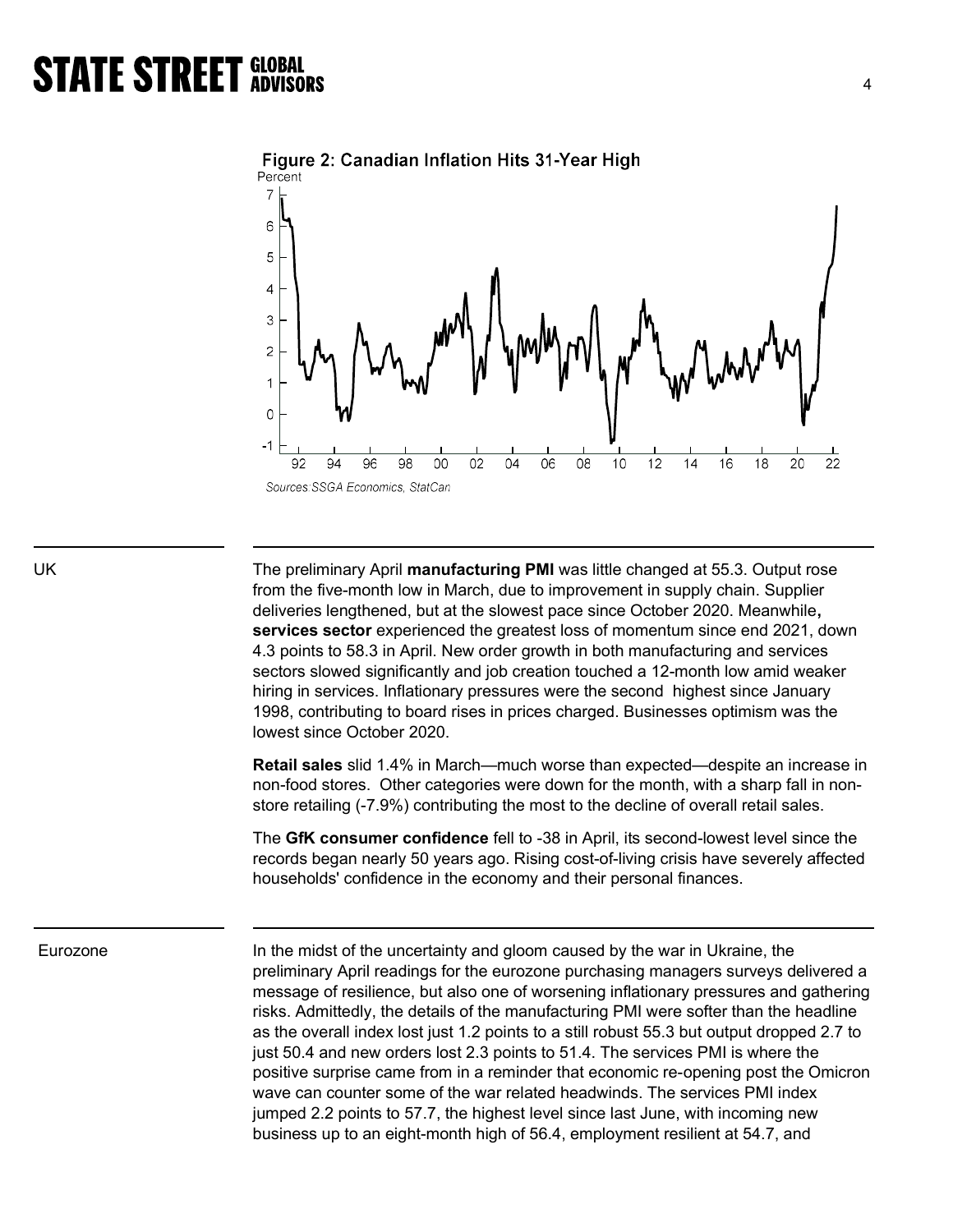backlogs and business expectations up slightly. The input price metric remained extremely elevated and the output price metric hit another record high.



Figure 3: Leading Indicators of Eurozone Inflation Haven't Yet Peaked

Japan The final reading on Japan's February **industrial production** was much better than initially reported. The initially reported meager 0.1% increase in output was revised sharply higher to a 2.0% monthly gain. However, this must be seen in the context of an even larger 2.4% decline the month before and the fact that production was barely 0.5% higher than in February 2021.

> There wasn't very much we could deduce from the preliminary April manufacturing **PMI reading**, but the general signal was one of slight erosion. The headline 0.7 point to 53.4, with production down 0.5 to 51.7, new orders down 0.6 to 51.6, and employment down 1.5 points 51.1. The latter is now at the lowest level since last July. The input price metric was unchanged at the highest level since before the Great Financial Crisis while the output price metric hit a new record high.

> In spite of all these pipeline inflationary pressures, actual inflation remains oddly subdued. Admittedly, headline consumer price inflation accelerated three tenths in March, but only to 1.2% y/y. It is bound to continue moving higher but not because of robust demand conditions; rather, only as a result of high global commodity prices and some base effects related to past reductions in cell phone rates. Nothing even remotely close to the type of price-wage spiral concerns that's are troubling the Fed…

Australia Momajor data releases this week.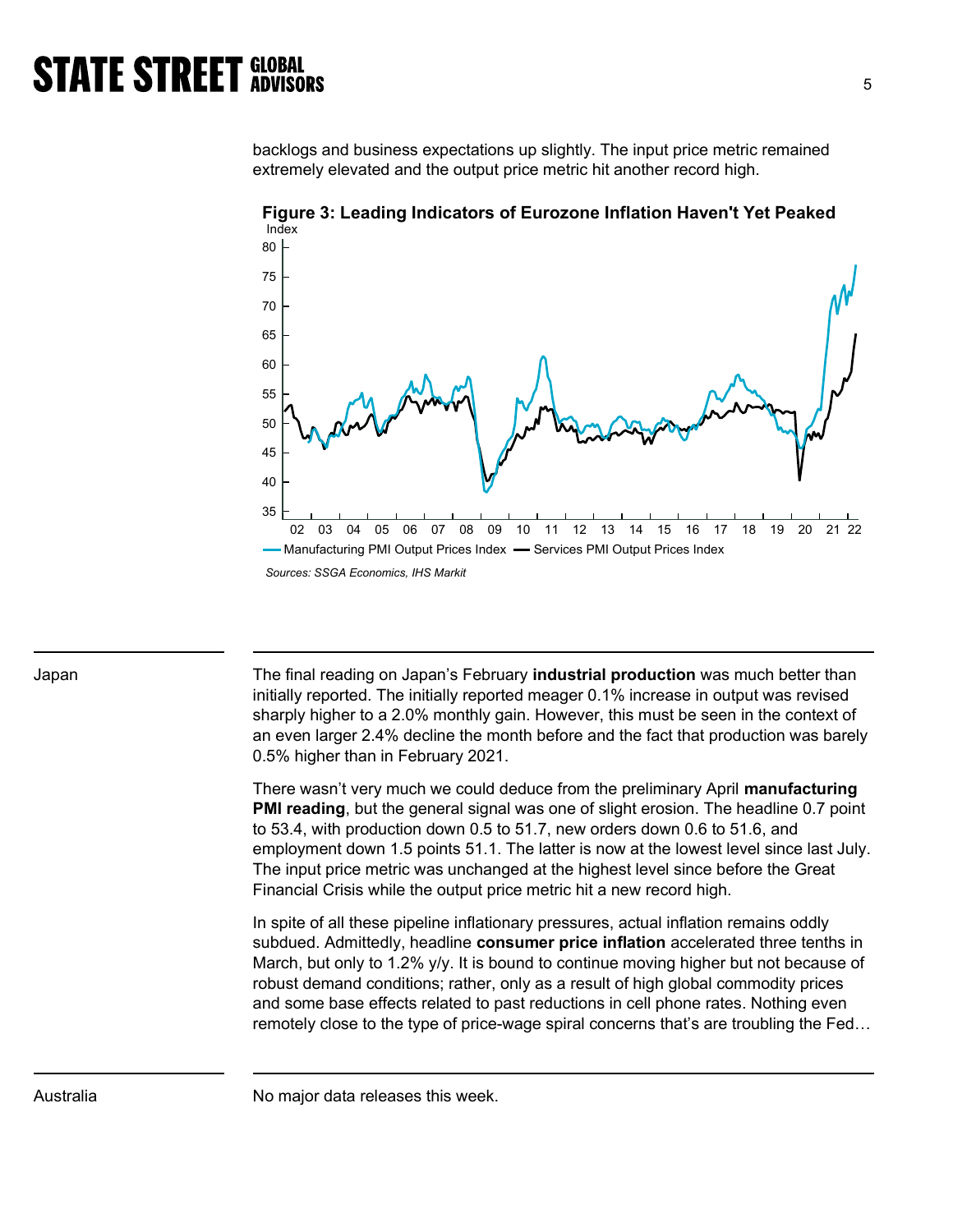# **STATE STREET GLOBAL STATE STREET GLOBAL**

# Week in Review (April 18 – April 22)

| Country            | Release (Date, format)                  | <b>Consensus</b> | Actual  | Last                      | <b>Comments</b>                                |
|--------------------|-----------------------------------------|------------------|---------|---------------------------|------------------------------------------------|
| Monday, April 18   |                                         |                  |         |                           |                                                |
| US                 | NAHB Housing Market Index (Apr)         | 77               | 77      | 79                        | High prices & high mortgage rates hurt/        |
|                    |                                         |                  |         |                           |                                                |
| CA                 | Housing Starts (Mar, thous)             | n/a              | 246.2   | 250.2(1)                  | Moderation in housing activity.                |
| Tuesday, April 19  |                                         |                  |         |                           |                                                |
| US                 | Building Permits (Mar, thous)           | 1,839            | 1,873   | 1,865                     | Still very elevated.                           |
| US                 | Housing Starts (Mar)                    | 1,748            | 1,793   | 1,788 $($ $\uparrow$ )    | Still very elevated.                           |
| CA                 | Existing Home Sales (Mar, m/m)          | n/a              | $-5.4%$ | 4.6%                      | Market remains active but activity slows down. |
| <b>JN</b>          | Industrial Production (Feb, m/m, final) | n/a              | 2.0%    | $-0.8%$                   | Better but far from great.                     |
|                    | Wednesday, April 20                     |                  |         |                           |                                                |
| US                 | Existing Home Sales (Mar, m/m)          | $-3.7%$          | $-2.7%$ | $-8.6\%$ ( $\downarrow$ ) | Not in the least surprising.                   |
| CA                 | CPI (Mar, y/y)                          | 6.1%             | 6.7%    | 5.7%                      | 31-year high.                                  |
| CA                 | Teranet/National Bank HPI (Mar, y/y)    | n/a              | 18.4%   | 17.7%                     | Price increase remains extremely high.         |
| EC                 | Industrial Production (Feb, m/m)        | 0.5%             | 0.7%    | $-0.7%$ ( $\downarrow$ )  | OK, but revision offsets latest gain.          |
| <b>GE</b>          | PPI (Mar, $y/y$ )                       | 30.0%            | 30.9%   | 25.9%                     | Acute pain.                                    |
| Thursday, April 21 |                                         |                  |         |                           |                                                |
| US                 | Philadelphia Fed Business Outlook (Apr) | 20.0             | 17.6    | 27.4                      | Employment strong, other details softer.       |
| US                 | Initial Jobless Claims (16 Apr, thous)  | n/a              | 184     | 186 $($ 1)                | Extremely low.                                 |
| US                 | Continuing Claims (9 Apr, thous)        | n/a              | 1,417   | 1,475                     | Extremely low.                                 |
| US                 | Leading Index (Mar, m/m)                | 0.3%             | 0.3%    | $0.6\%$ (1)               | Details were less inspiring.                   |
| EC                 | CPI (Mar, y/y, final)                   | $7.5\%(p)$       | 7.4%    | 5.9%                      | Painful.                                       |
| <b>FR</b>          | <b>Business Confidence (Apr)</b>        | 105              | 106     | 107                       | OK.                                            |
| Friday, April 22   |                                         |                  |         |                           |                                                |
| CA                 | Industrial Product Price (Mar, m/m)     | n/a              | 4.0%    | 2.6% $(1)$                | Largest gain since 1956.                       |
| CA                 | Retail Sales (Feb, m/m)                 | n/a              | 0.1%    | $3.3\%$ (1)               | Weak.                                          |
| <b>UK</b>          | Retail Sales Inc Auto Fuel (Mar, m/m)   | $-0.3%$          | $-1.4%$ | $-0.3%$                   | Sharp fall.                                    |
| <b>UK</b>          | GfK Consumer Confidence (Apr)           | $-33$            | $-38$   | $-31$                     | Very low.                                      |
| UK                 | Manufacturing PMI (Apr, prelim)         | 54.0             | 55.3    | 55.2                      | Still robust.                                  |
| <b>UK</b>          | Services PMI (Apr, prelim)              | 60.0             | 58.3    | 62.6                      | Momentum loss.                                 |
| EC                 | Manufacturing PMI (Apr, prelim)         | 54.8             | 55.3    | 56.5                      | OK.                                            |
| EC                 | Services PMI (Apr, prelim)              | 55.0             | 57.7    | 55.6                      | Welcome news.                                  |
| ${\sf FR}$         | Manufacturing PMI (Apr, prelim)         | 53.0             | 55.4    | 54.7                      | OK.                                            |
| <b>GE</b>          | Manufacturing PMI (Apr, prelim)         | 54.5             | 54.1    | 56.9                      | Details mixed to weak.                         |
| <b>GE</b>          | Services PMI (Apr, prelim)              | 55.5             | 57.9    | 56.1                      | Welcome news.                                  |
| JN                 | Natl CPI (Mar, y/y)                     | 1.2%             | 1.2%    | 0.9%                      | Still oddly modest.                            |
| JN                 | Jibun Bank Japan PMI Mfg (Apr, prelim)  | n/a              | 53.4    | 54.1                      | OK.                                            |

Source: for data, Bloomberg<sup>®</sup>; for commentary, SSGA Economics.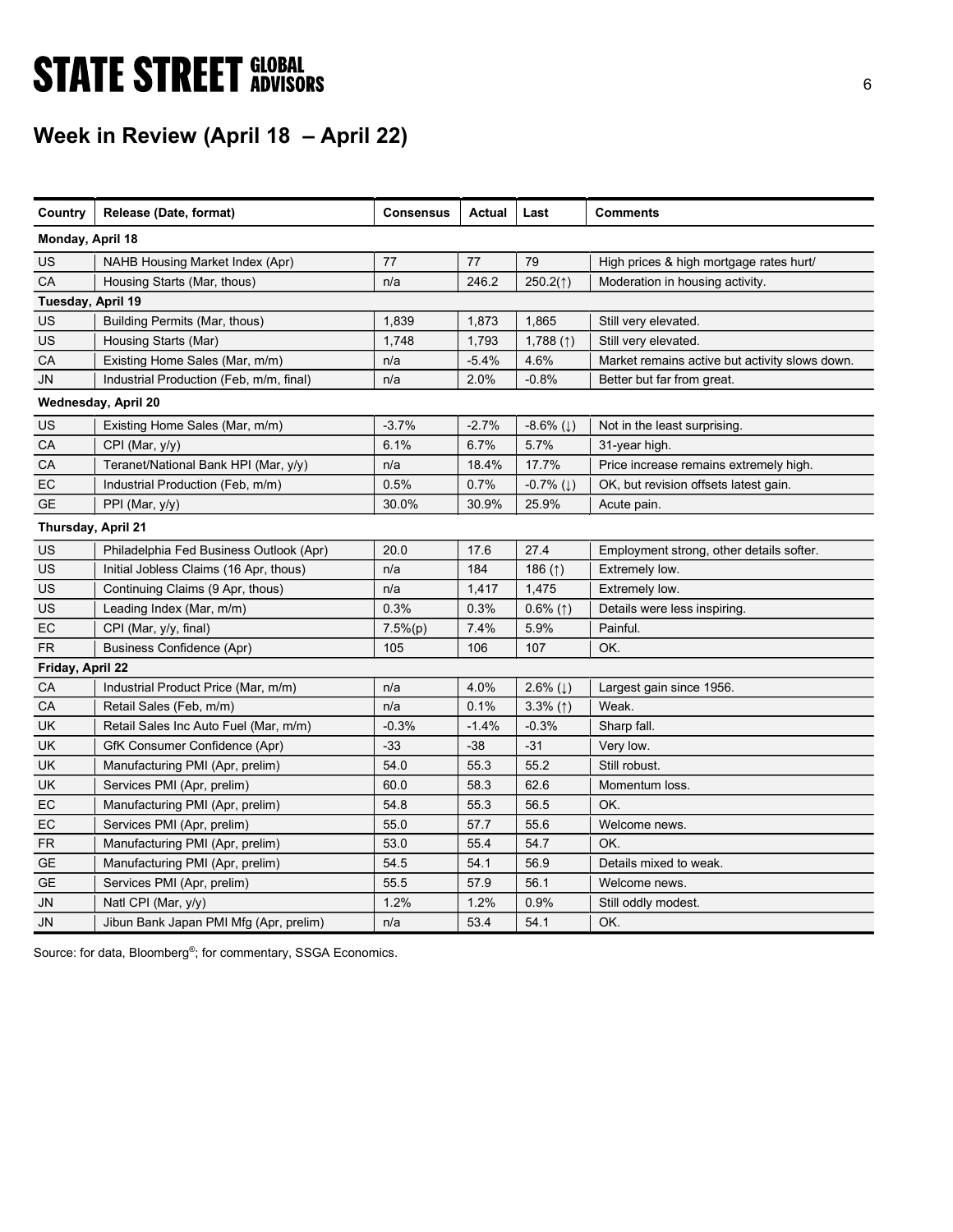# **STATE STREET GLOBAL STATE STREET GLOBAL**

# Week Preview (April 25 – April 29)

| Country                    | Release (Date, format)                   | <b>Consensus</b> | Last     | <b>Comments</b>                     |
|----------------------------|------------------------------------------|------------------|----------|-------------------------------------|
| Monday, April 25           |                                          |                  |          |                                     |
| GE                         | IFO Business Climate (Apr)               | 89.3             | 90.8     |                                     |
| JN                         | PPI Services (Mar, y/y)                  | 1.2%             | 1.10%    |                                     |
| <b>JN</b>                  | Unemployment Rate (Mar)                  | 2.7%             | 2.70%    |                                     |
| Tuesday, April 26          |                                          |                  |          |                                     |
| US                         | Durable Goods Orders (Mar, prelim)       | 1.0%             | $-2.1%$  |                                     |
| US                         | FHFA House Price Index (Feb, m/m)        | 1.5%             | 1.6%     |                                     |
| US                         | S&P CoreLogic CS 20-City (Feb, m/m)      | 1.5%             | 1.8%     |                                     |
| US                         | Conf. Board Consumer Confidence (Apr)    | 106              | 107.2    |                                     |
| US                         | New Home Sales (Mar, thous)              | 774              | 772      |                                     |
| AU                         | CPI Trimmed Mean (Q1, y/y)               | 3.4%             | 2.6%     |                                     |
| <b>Wednesday, April 27</b> |                                          |                  |          |                                     |
| US                         | Pending Home Sales (Mar, m/m)            | $-0.5%$          | $-4.1%$  |                                     |
| GE                         | GfK Consumer Confidence (May)            | $-16.5$          | $-15.5$  |                                     |
| <b>FR</b>                  | Consumer Confidence (Apr)                | 92               | 91       |                                     |
| JN                         | Retail Sales (Mar, m/m)                  | 1.1%             | $-0.9%$  |                                     |
| <b>JN</b>                  | Industrial Production (Mar, m/m, prelim) | 0.5%             | 2.0%     |                                     |
| Thursday, April 28         |                                          |                  |          |                                     |
| US                         | GDP (Q1, saar)                           | 1.0%             | 6.9%     |                                     |
| US                         | Initial Jobless Claims (23 Apr)          | 180              | 184      |                                     |
| US                         | Continuing Claims (16 Apr)               | 1,393            | 1,417    |                                     |
| US                         | Kansas City Fed Manf. Activity (Apr)     | 35               | 37       |                                     |
| <b>GE</b>                  | CPI (Apr, y/y, prelim)                   | 7.2%             | 7.3%     |                                     |
| IT                         | Consumer Confidence Index (Apr)          | 100.4            | 100.8    |                                     |
| $\mathsf{I}\mathsf{T}$     | Industrial Sales (Feb, m/m)              | n/a              | 2.3%     |                                     |
| JN                         | <b>BOJ Policy Balance Rate</b>           | $-0.10%$         | $-0.10%$ | Don't expect a whole lot.           |
| AU                         | Private Sector Credit (Mar, m/m)         | 0.6%             | $0.6\%$  |                                     |
| Friday, April 29           |                                          |                  |          |                                     |
| US                         | Employment Cost Index (Q1)               | 1.1%             | 1.0%     | Very important indicator.           |
| US                         | Personal Income (Mar)                    | 0.4%             | 0.5%     |                                     |
| US                         | Personal Spending (Mar)                  | 0.6%             | 0.2%     |                                     |
| US                         | U. of Mich. Sentiment (Apr, final)       | 65.7(p)          | 59.4     |                                     |
| CA                         | GDP (Feb, m/m)                           | n/a              | 0.2%     |                                     |
| <b>UK</b>                  | Nationwide House PX (Apr, m/m)           | 0.8%             | 1.1%     | Price increase likely to slow down. |
| EC                         | GDP (Q1, q/q, advance)                   | 0.3%             | 0.3%     |                                     |
| <b>GE</b>                  | GDP (Q1, q/q, prelim)                    | 0.2%             | $-0.3%$  |                                     |
| <b>FR</b>                  | Consumer Spending (Mar, m/m)             | $-0.2%$          | 0.8%     |                                     |
| <b>FR</b>                  | GDP (Q1, q/q, prelim)                    | 0.3%             | 0.7%     |                                     |
| <b>FR</b>                  | CPI (Apr, y/y, prelim)                   | 4.6%             | 4.5%     |                                     |
| <b>FR</b>                  | PPI (Mar, y/y)                           | n/a              | 22.4%    |                                     |
| IT                         | GDP (Q1, q/q, prelim)                    | $-0.2%$          | 0.6%     |                                     |
| IT                         | CPI NIC incl. tobaco (Apr, y/y, prelim)  | 6.7%             | 6.5%     |                                     |
| IT                         | PPI (Mar, y/y)                           | n/a              | 41.4%    |                                     |

Source: for data, Bloomberg<sup>®</sup>; for commentary, SSGA Economics.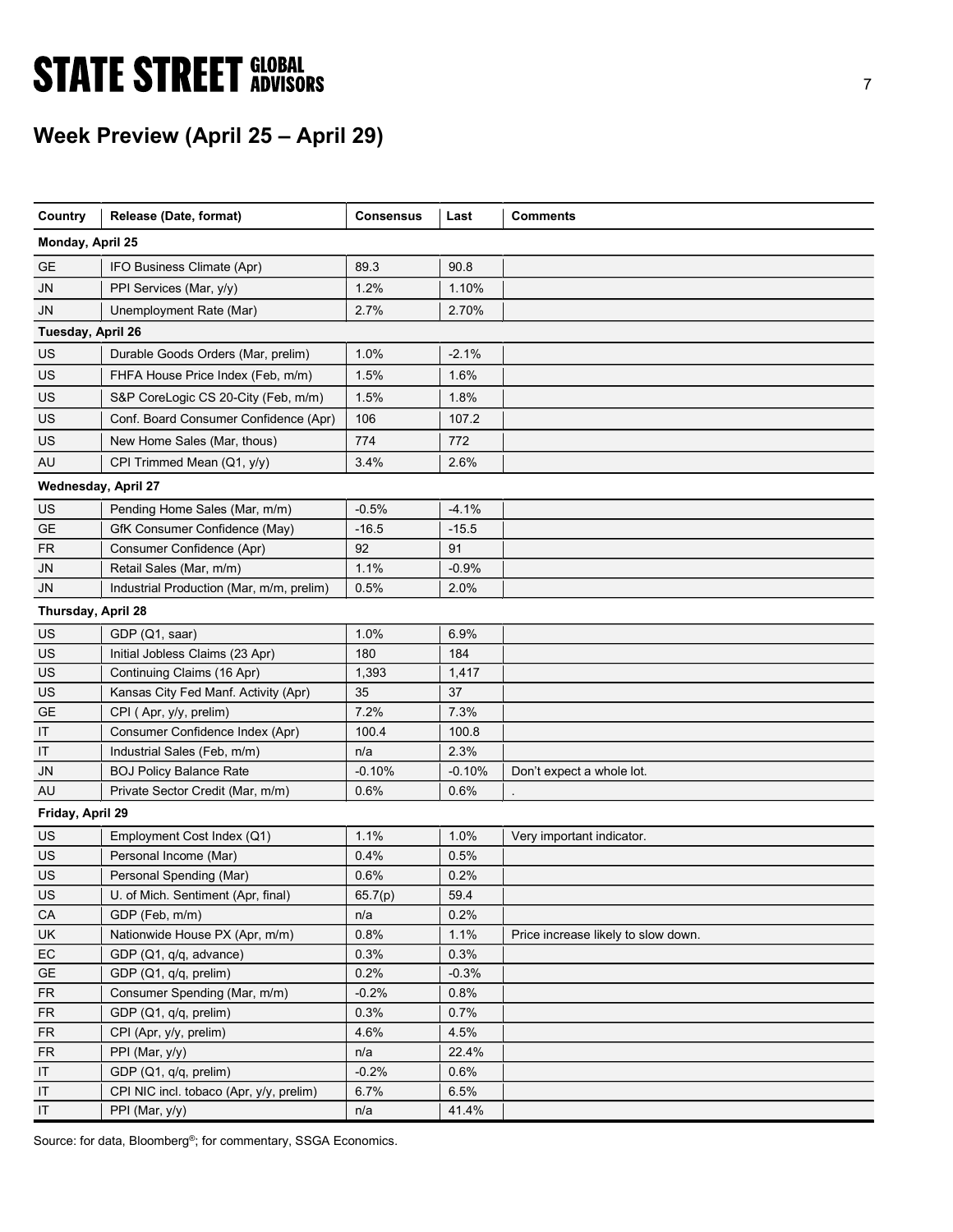## Economic Indicators

| <b>STATE STREET GLOBAL</b>                                    |                                                                 |               |               |         |         |         |               |               |                              |            |               |
|---------------------------------------------------------------|-----------------------------------------------------------------|---------------|---------------|---------|---------|---------|---------------|---------------|------------------------------|------------|---------------|
|                                                               |                                                                 |               |               |         |         |         |               |               |                              |            | 8             |
|                                                               |                                                                 |               |               |         |         |         |               |               |                              |            |               |
|                                                               |                                                                 |               |               |         |         |         |               |               |                              |            |               |
| <b>Economic Indicators</b>                                    |                                                                 |               |               |         |         |         |               |               |                              |            |               |
|                                                               |                                                                 |               |               |         |         |         |               |               |                              |            |               |
|                                                               |                                                                 |               |               |         |         |         |               |               |                              |            |               |
|                                                               |                                                                 |               |               |         |         |         |               |               |                              |            |               |
| <b>Central Bank Policy Targets</b>                            |                                                                 |               |               |         |         |         |               |               |                              |            |               |
| Region                                                        | <b>Target</b>                                                   |               |               |         |         |         |               |               | Year/Year % Change in Target |            |               |
|                                                               |                                                                 |               |               |         |         |         | Nov           | Dec           | Jan                          | Feb        | Mar           |
|                                                               |                                                                 |               |               |         |         |         |               |               |                              |            |               |
| $\overline{US}$                                               | Target: PCE price index 2.0% y/y                                |               |               |         |         |         | 5.6           | 5.8           | 6.0                          | 6.4        |               |
| Canada                                                        | Target: CPI 2.0% y/y, 1.0%-3.0% control range                   |               |               |         |         |         | 4.7           | 4.8           | 5.1                          | 5.7        | 6.7           |
| <b>UK</b><br>Eurozone                                         | Target: CPI 2.0% y/y<br>Target: CPI below but close to 2.0% y/y |               |               |         |         |         | 5.1<br>4.9    | 5.4<br>5.0    | 5.5<br>5.1                   | 6.2<br>5.9 | 7.0<br>7.4    |
|                                                               |                                                                 |               |               |         |         |         |               | 0.8           | 0.5                          | 0.9        |               |
| Japan                                                         | Target: CPI 2.0% y/y                                            |               |               |         |         |         | 0.6           |               |                              |            | 1.2           |
| Australia<br>Source: Macrobond                                | Target Range: CPI 2.0%-3.0% y/y                                 |               |               |         |         |         | 3.5           | 3.5           |                              |            |               |
|                                                               |                                                                 |               |               |         |         |         |               |               |                              |            |               |
|                                                               |                                                                 |               |               |         |         |         |               |               |                              |            |               |
| <b>Key Interest Rates</b>                                     |                                                                 |               |               |         |         |         |               |               |                              |            |               |
|                                                               | <b>May-21</b>                                                   | <b>Jun-21</b> | <b>Jul-21</b> | Aug-21  | Sep-21  | Oct-21  | <b>Nov-21</b> | <b>Dec-21</b> | Jan-22                       | Feb-22     | <b>Mar-22</b> |
| US (top of target range)                                      | 0.25                                                            | 0.25          | 0.25          | 0.25    | 0.25    | 0.25    | 0.25          | 0.25          | 0.25                         | 0.25       | 0.50          |
| Canada (Overnight Rate)                                       | 0.25                                                            | 0.25          | 0.25          | 0.25    | 0.25    | 0.25    | 0.25          | 0.25          | 0.25                         | 0.25       | 0.50          |
| $\overline{UK}$ (Bank Rate)                                   | 0.10                                                            | 0.10          | 0.10          | 0.10    | 0.10    | 0.10    | 0.10          | 0.25          | 0.25                         | 0.50       | 0.75          |
| Eurozone (Refi)                                               | 0.00                                                            | 0.00          | 0.00          | 0.00    | 0.00    | 0.00    | 0.00          | 0.00          | 0.00                         | 0.00       | 0.00          |
| Japan (OCR)                                                   | $-0.03$                                                         | $-0.05$       | $-0.04$       | $-0.04$ | $-0.05$ | $-0.03$ | $-0.05$       | $-0.02$       | $-0.02$                      | $-0.01$    | $-0.02$       |
| Australia (OCR)                                               | 0.10                                                            | 0.10          | 0.10          | 0.10    | 0.10    | 0.10    | 0.10          | 0.10          | 0.10                         | 0.10       | 0.10          |
| Source: Macrobond                                             |                                                                 |               |               |         |         |         |               |               |                              |            |               |
|                                                               |                                                                 |               |               |         |         |         |               |               |                              |            |               |
| General Government Structural Balance as a % of Potential GDP |                                                                 |               |               |         |         |         |               |               |                              | Forecast   |               |
|                                                               |                                                                 | 2014          | 2015          | 2016    | 2017    | 2018    | 2019          | 2020          | 2021                         | 2022       | 2023          |
| $US$                                                          |                                                                 | $-2.7$        | $-2.5$        | $-3.5$  | $-4.2$  | $-5.2$  | $-6.1$        | $-10.4$       | $-8.0$                       | $-5.3$     | $-4.6$        |
| Canada                                                        |                                                                 | $-0.6$        | 0.0           | 0.1     | $-0.3$  | $0.0\,$ | $-0.2$        | $-8.6$        | $-3.6$                       | $-2.3$     | $-1.3$        |
| UK                                                            |                                                                 | $-3.9$        | $-3.6$        | $-2.8$  | $-2.3$  | $-2.4$  | $-2.7$        | 0.5           | $-3.2$                       | $-4.4$     | $-2.0$        |
| Eurozone                                                      |                                                                 | $-0.7$        | $-0.6$        | $-0.5$  | $-0.5$  | $-0.3$  | $-0.5$        | $-4.5$        | $-4.0$                       | $-3.5$     | $-2.3$        |
| Germany                                                       |                                                                 | 1.2           | 1.2           | $1.2$   | 1.1     | 1.6     | 1.3           | $-3.1$        | $-2.6$                       | $-2.0$     | $-0.5$        |
| France                                                        |                                                                 | $-2.5$        | $-2.1$        | $-2.0$  | $-1.9$  | $-1.5$  | $-2.1$        | $-5.9$        | $-5.9$                       | $-5.3$     | $-3.4$        |
|                                                               |                                                                 | $-1.0$        | $-0.6$        | $-1.3$  | $-1.6$  | $-1.7$  | $-1.0$        | $-6.0$        | $-4.6$                       | $-5.2$     | $-3.7$        |
| Italy                                                         |                                                                 |               |               |         |         |         |               |               |                              |            |               |

### Key Interest Rates

|                          | <b>Mav-21</b> | <b>Jun-21</b> | <b>Jul-21</b> | Aug-21  | Sep-21  | Oct-21  | <b>Nov-21</b> | <b>Dec-21</b> | $Jan-22$ | <b>Feb-22</b> | Mar-22  |
|--------------------------|---------------|---------------|---------------|---------|---------|---------|---------------|---------------|----------|---------------|---------|
| US (top of target range) | 0.25          | 0.25          | 0.25          | 0.25    | 0.25    | 0.25    | 0.25          | 0.25          | 0.25     | 0.25          | 0.50    |
| Canada (Overnight Rate)  | 0.25          | 0.25          | 0.25          | 0.25    | 0.25    | 0.25    | 0.25          | 0.25          | 0.25     | 0.25          | 0.50    |
| UK (Bank Rate)           | 0.10          | 0.10          | 0.10          | 0.10    | 0.10    | 0.10    | 0.10          | 0.25          | 0.25     | 0.50          | 0.75    |
| Eurozone (Refi)          | 0.00          | 0.00          | 0.00          | 0.00    | 0.00    | 0.00    | 0.00          | 0.00          | 0.00     | 0.00          | 0.00    |
| Japan (OCR)              | $-0.03$       | $-0.05$       | $-0.04$       | $-0.04$ | $-0.05$ | $-0.03$ | $-0.05$       | $-0.02$       | $-0.02$  | $-0.01$       | $-0.02$ |
| Australia (OCR)          | 0.10          | 0.10          | 0.10          | 0.10    | 0.10    | 0.10    | 0.10          | 0.10          | 0.10     | 0.10          | 0.10    |

| <b>Central Bank Policy Targets</b>                            |                      |                                               |                               |         |          |         |               |               |                              |          |               |
|---------------------------------------------------------------|----------------------|-----------------------------------------------|-------------------------------|---------|----------|---------|---------------|---------------|------------------------------|----------|---------------|
| Region                                                        | <b>Target</b>        |                                               |                               |         |          |         |               |               | Year/Year % Change in Target |          |               |
|                                                               |                      |                                               |                               |         |          |         | Nov           | Dec           | Jan                          | Feb      | Mar           |
| <b>US</b>                                                     |                      | Target: PCE price index 2.0% y/y              |                               |         |          |         | 5.6           | 5.8           | 6.0                          | 6.4      |               |
| Canada                                                        |                      | Target: CPI 2.0% y/y, 1.0%-3.0% control range |                               |         |          |         | 4.7           | 4.8           | 5.1                          | 5.7      | 6.7           |
| UK                                                            | Target: CPI 2.0% y/y |                                               |                               |         |          |         | 5.1           | 5.4           | 5.5                          | 6.2      | $7.0\,$       |
| Eurozone                                                      |                      | Target: CPI below but close to 2.0% y/y       |                               |         |          |         | 4.9           | 5.0           | 5.1                          | 5.9      | 7.4           |
| Japan                                                         | Target: CPI 2.0% y/y |                                               |                               |         |          |         | 0.6           | 0.8           | 0.5                          | 0.9      | 1.2           |
| Australia                                                     |                      | Target Range: CPI 2.0%-3.0% y/y               |                               |         |          |         | 3.5           | 3.5           |                              |          |               |
| Source: Macrobond                                             |                      |                                               |                               |         |          |         |               |               |                              |          |               |
| <b>Key Interest Rates</b>                                     |                      |                                               |                               |         |          |         |               |               |                              |          |               |
|                                                               | May-21               | <b>Jun-21</b>                                 | Jul-21                        | Aug-21  | $Sep-21$ | Oct-21  | <b>Nov-21</b> | <b>Dec-21</b> | <b>Jan-22</b>                | Feb-22   | <b>Mar-22</b> |
| US (top of target range)                                      | 0.25                 | 0.25                                          | 0.25                          | 0.25    | 0.25     | 0.25    | 0.25          | 0.25          | 0.25                         | 0.25     | 0.50          |
| Canada (Overnight Rate)                                       | 0.25                 | 0.25                                          | 0.25                          | 0.25    | 0.25     | 0.25    | 0.25          | 0.25          | 0.25                         | 0.25     | 0.50          |
| UK (Bank Rate)                                                | 0.10                 | 0.10                                          | 0.10                          | 0.10    | 0.10     | 0.10    | 0.10          | 0.25          | 0.25                         | 0.50     | 0.75          |
| Eurozone (Refi)                                               | 0.00                 | 0.00                                          | 0.00                          | 0.00    | 0.00     | 0.00    | 0.00          | 0.00          | 0.00                         | 0.00     | 0.00          |
| Japan (OCR)                                                   | $-0.03$              | $-0.05$                                       | $-0.04$                       | $-0.04$ | $-0.05$  | $-0.03$ | $-0.05$       | $-0.02$       | $-0.02$                      | $-0.01$  | $-0.02$       |
| Australia (OCR)                                               | 0.10                 | 0.10                                          | 0.10                          | 0.10    | 0.10     | 0.10    | 0.10          | 0.10          | 0.10                         | 0.10     | 0.10          |
| Source: Macrobond                                             |                      |                                               |                               |         |          |         |               |               |                              |          |               |
| General Government Structural Balance as a % of Potential GDP |                      |                                               |                               |         |          |         |               |               |                              | Forecast |               |
|                                                               |                      | 2014                                          | 2015                          | 2016    | 2017     | 2018    | 2019          | 2020          | 2021                         | 2022     | 2023          |
| <b>US</b>                                                     |                      | $-2.7$                                        | $-2.5$                        | $-3.5$  | $-4.2$   | $-5.2$  | $-6.1$        | $-10.4$       | $-8.0$                       | $-5.3$   | $-4.6$        |
| Canada                                                        |                      | $-0.6$                                        | 0.0                           | 0.1     | $-0.3$   | 0.0     | $-0.2$        | $-8.6$        | $-3.6$                       | $-2.3$   | $-1.3$        |
| UK                                                            |                      | $-3.9$                                        | $-3.6$                        | $-2.8$  | $-2.3$   | $-2.4$  | $-2.7$        | 0.5           | $-3.2$                       | $-4.4$   | $-2.0$        |
| Eurozone                                                      |                      | $-0.7$                                        | $-0.6$                        | $-0.5$  | $-0.5$   | $-0.3$  | $-0.5$        | $-4.5$        | $-4.0$                       | $-3.5$   | $-2.3$        |
| Germany                                                       |                      | 1.2                                           | 1.2                           | 1.2     | 1.1      | 1.6     | 1.3           | $-3.1$        | $-2.6$                       | $-2.0$   | $-0.5$        |
| France                                                        |                      | $-2.5$                                        | $-2.1$                        | $-2.0$  | $-1.9$   | $-1.5$  | $-2.1$        | $-5.9$        | $-5.9$                       | $-5.3$   | $-3.4$        |
| Italy                                                         |                      | $-1.0$                                        | $-0.6$                        | $-1.3$  | $-1.6$   | $-1.7$  | $-1.0$        | $-6.0$        | $-4.6$                       | $-5.2$   | $-3.7$        |
|                                                               |                      | $-5.4$                                        | $-4.2$                        | $-4.1$  | $-3.3$   | $-2.5$  | $-2.5$        | $-8.1$        | $-6.9$                       | $-7.3$   | $-3.3$        |
| Japan<br>Australia                                            |                      | $-2.8$                                        | $-2.6$                        | $-2.3$  | $-1.6$   | $-1.2$  | $-4.1$        | $-7.8$        | $-7.7$                       | $-5.4$   | $-3.6$        |
| Source: International Monetary Fund, World Economic Outlook   |                      |                                               |                               |         |          |         |               |               |                              |          |               |
| <b>Headline Consumer and Producer Price Inflation</b>         |                      |                                               |                               |         |          |         |               |               |                              |          |               |
|                                                               |                      |                                               | <b>CPI Year/Year % Change</b> |         |          |         |               |               | PPI Year/Year % Change       |          |               |
|                                                               | Nov                  | <b>Dec</b>                                    | Jan                           | Feb     | Mar      |         | Nov           | Dec           | Jan                          | Feb      | Mar           |
| <b>US</b>                                                     | 6.8                  | 7.0                                           | 7.5                           | 7.9     | 8.5      |         | 9.9           | 10.0          | 10.1                         | 10.3     | 11.2          |
| Canada                                                        | 4.7                  | 4.8                                           | 5.1                           | 5.7     | 6.7      |         | 17.1          | 15.7          | 16.2                         | 15.8     | 18.5          |
| UK                                                            | 5.1                  | 5.4                                           | 5.5                           | 6.2     | 7.0      |         | 9.4           | 9.4           | 9.9                          | 10.2     | 11.8          |
| Eurozone                                                      | 4.9                  | 5.0                                           | 5.1                           | 5.9     | 7.4      |         | 23.7          | 26.4          | 30.6                         | 31.4     |               |
| Germany                                                       | 5.2                  | 5.3                                           | 4.9                           | 5.1     | 7.3      |         | 19.2          | 24.2          | 25.0                         | 25.9     | 30.9          |
| France                                                        | 2.8                  | 2.8                                           | 2.9                           | 3.6     | 4.5      |         | 16.7          | 17.2          | 20.1                         | 20.1     |               |
| Italy                                                         | 3.7                  | 3.9                                           | 4.8                           | 5.7     | 6.5      |         | 22.2          | 22.8          | 32.9                         | 32.8     |               |
|                                                               | 0.6                  | 0.8                                           | 0.5                           | 0.9     | 1.2      |         | 9.2           | 8.9           | 9.2                          | 9.7      |               |
| Japan                                                         |                      |                                               |                               |         |          |         |               |               |                              |          | 9.5           |

### Headline Consumer and Producer Price Inflation

| UK (Bank Rate)                                                                                            | 0.25       | 0.25       | 0.25                                 | 0.25       | 0.25       | 0.25    | 0.25        | 0.25        | 0.25                          | 0.25         | 0.50         |
|-----------------------------------------------------------------------------------------------------------|------------|------------|--------------------------------------|------------|------------|---------|-------------|-------------|-------------------------------|--------------|--------------|
|                                                                                                           | 0.10       | 0.10       | 0.10                                 | 0.10       | 0.10       | 0.10    | 0.10        | 0.25        | 0.25                          | 0.50         | 0.75         |
| Eurozone (Refi)                                                                                           | 0.00       | 0.00       | 0.00                                 | 0.00       | 0.00       | 0.00    | 0.00        | 0.00        | 0.00                          | 0.00         | 0.00         |
| Japan (OCR)                                                                                               | $-0.03$    | $-0.05$    | $-0.04$                              | $-0.04$    | $-0.05$    | $-0.03$ | $-0.05$     | $-0.02$     | $-0.02$                       | $-0.01$      | $-0.02$      |
| Australia (OCR)                                                                                           | 0.10       | 0.10       | 0.10                                 | 0.10       | 0.10       | 0.10    | 0.10        | 0.10        | 0.10                          | 0.10         | 0.10         |
| Source: Macrobond<br>General Government Structural Balance as a % of Potential GDP                        |            |            |                                      |            |            |         |             |             |                               | Forecast     |              |
|                                                                                                           |            | 2014       | 2015                                 | 2016       | 2017       | 2018    | 2019        | 2020        | 2021                          | 2022         | 2023         |
| US                                                                                                        |            | $-2.7$     | $-2.5$                               | $-3.5$     | $-4.2$     | $-5.2$  | $-6.1$      | $-10.4$     | $-8.0$                        | $-5.3$       | $-4.6$       |
| Canada                                                                                                    |            | $-0.6$     | 0.0                                  | 0.1        | $-0.3$     | 0.0     | $-0.2$      | $-8.6$      | $-3.6$                        | $-2.3$       | $-1.3$       |
| UK                                                                                                        |            | $-3.9$     | $-3.6$                               | $-2.8$     | $-2.3$     | $-2.4$  | $-2.7$      | 0.5         | $-3.2$                        | $-4.4$       | $-2.0$       |
| Eurozone                                                                                                  |            | $-0.7$     | $-0.6$                               | $-0.5$     | $-0.5$     | $-0.3$  | $-0.5$      | $-4.5$      | $-4.0$                        | $-3.5$       | $-2.3$       |
| Germany                                                                                                   |            | 1.2        | 1.2                                  | 1.2        | 1.1        | 1.6     | 1.3         | $-3.1$      | $-2.6$                        | $-2.0$       | $-0.5$       |
| France                                                                                                    |            | $-2.5$     | $-2.1$                               | $-2.0$     | $-1.9$     | $-1.5$  | $-2.1$      | $-5.9$      | $-5.9$                        | $-5.3$       | $-3.4$       |
| Italy                                                                                                     |            | $-1.0$     | $-0.6$                               | $-1.3$     | $-1.6$     | $-1.7$  | $-1.0$      | $-6.0$      | $-4.6$                        | $-5.2$       | $-3.7$       |
|                                                                                                           |            | $-5.4$     | $-4.2$                               | $-4.1$     | $-3.3$     | $-2.5$  | $-2.5$      | $-8.1$      | $-6.9$                        | $-7.3$       | $-3.3$       |
| Japan                                                                                                     |            |            |                                      |            |            |         |             |             |                               |              |              |
|                                                                                                           |            | $-2.8$     | $-2.6$                               | $-2.3$     | $-1.6$     | $-1.2$  | $-4.1$      | $-7.8$      | $-7.7$                        | $-5.4$       | $-3.6$       |
| <b>Headline Consumer and Producer Price Inflation</b>                                                     |            |            |                                      |            |            |         |             |             |                               |              |              |
|                                                                                                           | Nov        | Dec        | <b>CPI Year/Year % Change</b><br>Jan |            | Mar        |         | Nov         | Dec         | PPI Year/Year % Change<br>Jan | Feb          | Mar          |
|                                                                                                           | 6.8        |            | 7.5                                  | Feb        | 8.5        |         |             | 10.0        | 10.1                          | 10.3         | 11.2         |
|                                                                                                           |            | 7.0        |                                      | 7.9        |            |         | 9.9         |             | 16.2                          |              |              |
| Canada                                                                                                    | 4.7<br>5.1 | 4.8<br>5.4 | 5.1<br>5.5                           | 5.7<br>6.2 | 6.7<br>7.0 |         | 17.1<br>9.4 | 15.7<br>9.4 | 9.9                           | 15.8<br>10.2 | 18.5<br>11.8 |
| Eurozone                                                                                                  | 4.9        | 5.0        | 5.1                                  | 5.9        | 7.4        |         | 23.7        | 26.4        | 30.6                          | 31.4         |              |
|                                                                                                           | 5.2        | 5.3        | 4.9                                  | 5.1        | 7.3        |         | 19.2        | 24.2        | 25.0                          | 25.9         | 30.9         |
| Australia<br>Source: International Monetary Fund, World Economic Outlook<br>US<br>UK<br>Germany<br>France | 2.8        | 2.8        | 2.9                                  | 3.6        | 4.5        |         | 16.7        | 17.2        | 20.1                          | 20.1         |              |
| Italy                                                                                                     | 3.7        | 3.9        | 4.8                                  | 5.7        | 6.5        |         | 22.2        | 22.8        | 32.9                          | 32.8         |              |
| Japan                                                                                                     | 0.6        | 0.8        | 0.5                                  | 0.9        | 1.2        |         | 9.2         | 8.9         | 9.2                           | 9.7          | 9.5          |
| Australia                                                                                                 | 3.5        | 3.5        |                                      |            |            |         | 3.7         | 3.7         |                               |              |              |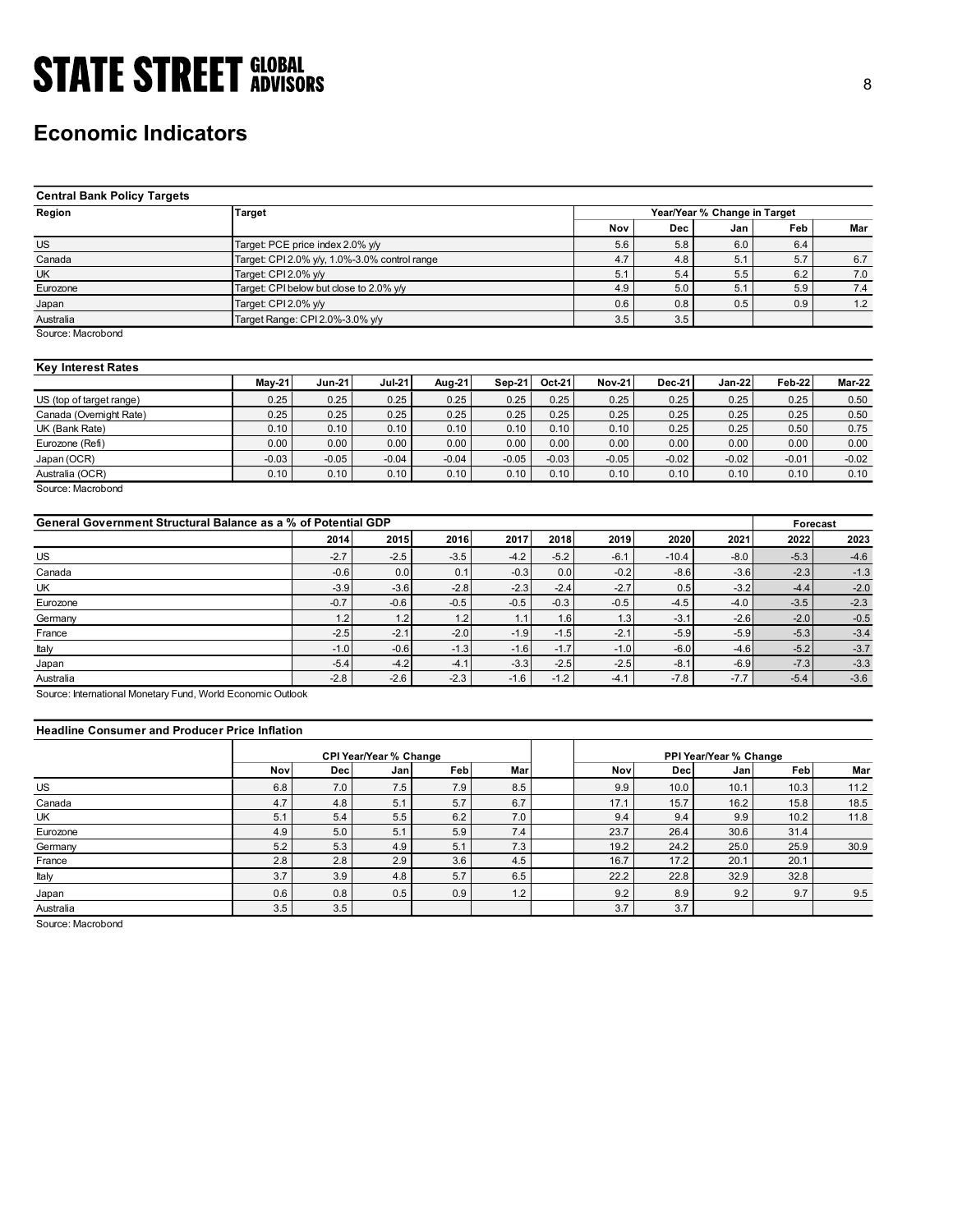## Economic Indicators

### Real GDP Growth (Q/Q Seasonally Adjusted)

| <b>STATE STREET GLOBAL</b>                            |               |                |                                     |               |            |                            |                  |                             |            |               |
|-------------------------------------------------------|---------------|----------------|-------------------------------------|---------------|------------|----------------------------|------------------|-----------------------------|------------|---------------|
|                                                       |               |                |                                     |               |            |                            |                  |                             |            | $9\,$         |
|                                                       |               |                |                                     |               |            |                            |                  |                             |            |               |
|                                                       |               |                |                                     |               |            |                            |                  |                             |            |               |
| <b>Economic Indicators</b>                            |               |                |                                     |               |            |                            |                  |                             |            |               |
|                                                       |               |                |                                     |               |            |                            |                  |                             |            |               |
| Real GDP Growth (Q/Q Seasonally Adjusted)             |               |                |                                     |               |            |                            |                  |                             |            |               |
|                                                       |               |                |                                     |               |            |                            |                  |                             |            |               |
|                                                       | Q4-20         | Q1-21          | Quarter/Quarter % Change<br>$Q2-21$ | Q3-21         | Q4-21      | Q4-20                      | Q1-21            | Year/Year % Change<br>Q2-21 | Q3-21      | Q4-21         |
| <b>US</b>                                             | 1.1           | 1.5            | 1.6                                 | 0.6           | 1.7        | $-2.3$                     | 0.5              | 12.2                        | 4.9        | 5.5           |
| Canada                                                | 2.2           | 1.2            | $-0.9$                              | 1.3           | 1.6        | $-3.1$                     | 0.2              | 11.7                        | 3.8        | 3.3           |
| $\overline{\mathsf{c}}$                               | 1.5           | $-1.2$         | 5.6                                 | 0.9           | 1.3        | $-6.3$                     | $-5.0$           | 24.5                        | 6.9        | 6.6           |
| Eurozone                                              | $-0.3$        | $-0.1$         | 2.2                                 | 2.2           | 0.3        | $-4.3$                     | $-0.9$           | 14.6                        | 4.1        | $4.7\,$       |
| Germany                                               | 0.7           | $-1.7$         | 2.2                                 | 1.7           | $-0.3$     | $-2.9$                     | $-2.8$           | 10.4                        | 2.9        | $1.8$         |
| France                                                | $-1.1$        | 0.2            | 1.3                                 | 3.1           | 0.7        | $-4.3$                     | 1.7              | 19.0                        | 3.5        | $5.4\,$       |
| Italy                                                 | $-1.6$        | 0.3            | 2.7                                 | 2.5           | 0.6        | $-6.1$                     | 0.1              | 17.7                        | 3.9        | $6.2\,$       |
| Japan                                                 | 1.9           | $-0.5$         | 0.6                                 | $-0.7$        | 1.1        | $-0.8$                     | $-1.8$           | 7.3                         | 1.2        | $0.4\,$       |
| Australia                                             | 3.2           | 1.9            | 0.8                                 | $-1.9$        | 3.4        | $-0.8$                     | 1.3              | 9.6                         | 4.0        | 4.2           |
| Source: Macrobond                                     |               |                |                                     |               |            |                            |                  |                             |            |               |
|                                                       |               |                |                                     |               |            |                            |                  |                             |            |               |
| Industrial Production Index (M/M Seasonally Adjusted) |               |                |                                     |               |            |                            |                  |                             |            |               |
|                                                       |               |                | Month/Month % Change                |               |            |                            |                  | Year/Year % Change          |            |               |
|                                                       | Nov           | Dec            | Jan                                 | Feb           | Mar        | Nov                        | Dec              | Jan                         | Feb        | Mar           |
| <b>US</b>                                             | 0.8           | $-0.4$         | 1.0                                 | 0.9           | 0.9        | 5.0                        | 3.4              | 3.3                         | 7.5        | 5.5           |
| Canada                                                | $-0.3$        | 0.0            | $-0.2$                              |               |            | 3.3                        | 2.1              | 1.4                         |            |               |
| UK                                                    | 1.0           | 0.3            | 0.7                                 | $-0.6$        |            | 0.2                        | 0.9              | 3.1                         | 1.6        |               |
| Germany<br>France                                     | 0.4<br>$-0.7$ | 0.9<br>$-0.1$  | 1.4<br>1.8                          | 0.2<br>$-0.9$ |            | $-2.1$<br>$-0.4$           | $-2.8$<br>$-0.1$ | 0.7<br>$-1.1$               | 3.0<br>2.4 |               |
| Italy                                                 | 2.0           | $-1.1$         | $-3.4$                              | 4.0           |            | $6.6\,$                    | 4.8              | $-2.2$                      | 3.2        |               |
| Japan                                                 | 5.0           | 0.2            | $-2.4$                              | 2.0           |            | 2.3                        | 2.8              | $-1.6$                      | 0.5        |               |
| Source: Macrobond                                     |               |                |                                     |               |            |                            |                  |                             |            |               |
|                                                       |               |                |                                     |               |            |                            |                  |                             |            |               |
| Unemployment Rate (Seasonally Adjusted)               |               |                |                                     |               |            |                            |                  |                             |            |               |
|                                                       |               |                |                                     |               |            |                            |                  |                             |            |               |
|                                                       | <b>May-21</b> | <b>Jun-21</b>  | <b>Jul-21</b>                       | <b>Aug-21</b> | Sep-21     | Oct-21<br><b>Nov-21</b>    | Dec-21           | $Jan-22$                    | Feb-22     | <b>Mar-22</b> |
|                                                       |               | $5.9\,$        | $5.4$                               | $5.2\,$       | 4.7        | $4.2\,$<br>4.6             | 3.9              | $4.0\,$                     | $3.8\,$    | 3.6           |
| US                                                    | 5.8           | 7.6            | 7.4                                 | 7.1           | 7.0        | 6.8<br>6.1                 | 6.0              | 6.5                         | $5.5$      | 5.3           |
| Canada                                                | 8.0           |                |                                     |               |            |                            |                  |                             |            |               |
| UK                                                    | 4.7           | 4.6            | 4.5                                 | 4.3           | 4.2        | 4.1<br>4.1                 | 3.9              | 3.8                         |            |               |
| Eurozone                                              | 8.1           | 7.9            | 7.6                                 | 7.5           | 7.3        | 7.2<br>7.1                 | 7.0              | 6.9                         | $6.8\,$    |               |
| Germany<br>France                                     | 5.9<br>8.2    | $5.8\,$<br>8.1 | $5.6\,$                             | $5.5\,$       | 5.4<br>7.6 | $5.4$<br>5.3<br>7.5<br>7.4 | $5.2\,$<br>7.5   | 5.1                         | 5.0<br>7.4 | 5.0           |
| Italy                                                 | $9.8\,$       | 9.4            | 7.9<br>9.1                          | 7.8<br>9.2    | 9.1        | 9.3<br>9.1                 | $9.0\,$          | 7.5<br>$8.8\,$              | $8.5\,$    |               |

### Industrial Production Index (M/M Seasonally Adjusted)

|         |        |            | Month/Month % Change |        |     |        |        | Year/Year % Change            |     |     |
|---------|--------|------------|----------------------|--------|-----|--------|--------|-------------------------------|-----|-----|
|         | Nov    | <b>Dec</b> | Janl                 | Feb    | Mar | Nov    | Decl   | Janl                          | Feb | Mar |
| US      | 0.8    | $-0.4$     | 1.0                  | 0.9    | 0.9 | 5.0    | 3.4    | 3.3                           | 7.5 | 5.5 |
| Canada  | $-0.3$ | 0.0        | $-0.2$               |        |     | 3.3    | 2.1    | $\mathsf{I} \cdot \mathsf{A}$ |     |     |
| UK      | 1.0    | 0.3        | 0.7                  | $-0.6$ |     | 0.2    | 0.9    | $\sim$<br>ა.                  | 1.6 |     |
| Germany | 0.4    | 0.9        | 1.4                  | 0.2    |     | $-2.1$ | $-2.8$ | 0.7                           | 3.0 |     |
| France  | $-0.7$ | $-0.1$     | 1.8                  | $-0.9$ |     | $-0.4$ | $-0.1$ | $-1.1$                        | 2.4 |     |
| Italy   | 2.0    | $-1.1$     | $-3.4$               | 4.0    |     | 6.6    | 4.8    | $-2.2$                        | 3.2 |     |
| Japan   | 5.0    | 0.2        | $-2.4$               | 2.0    |     | 2.3    | 2.8    | $-1.6$                        | 0.5 |     |

### Unemployment Rate (Seasonally Adjusted)

| US                                                          | 1.1    | 1.5           | 1.6                  | 0.6    | 1.7    |         | $-2.3$        | 0.5           | 12.2               | 4.9    | 5.5     |
|-------------------------------------------------------------|--------|---------------|----------------------|--------|--------|---------|---------------|---------------|--------------------|--------|---------|
| Canada                                                      | 2.2    | 1.2           | $-0.9$               | 1.3    | 1.6    |         | $-3.1$        | 0.2           | 11.7               | 3.8    | 3.3     |
| UK                                                          | 1.5    | $-1.2$        | 5.6                  | 0.9    | 1.3    |         | $-6.3$        | $-5.0$        | 24.5               | 6.9    | 6.6     |
| Eurozone                                                    | $-0.3$ | $-0.1$        | 2.2                  | 2.2    | 0.3    |         | $-4.3$        | $-0.9$        | 14.6               | 4.1    | 4.7     |
| Germany                                                     | 0.7    | $-1.7$        | 2.2                  | 1.7    | $-0.3$ |         | $-2.9$        | $-2.8$        | 10.4               | 2.9    | 1.8     |
| France                                                      | $-1.1$ | 0.2           | 1.3                  | 3.1    | 0.7    |         | $-4.3$        | 1.7           | 19.0               | 3.5    | $5.4$   |
| Italy                                                       | $-1.6$ | 0.3           | 2.7                  | 2.5    | 0.6    |         | $-6.1$        | 0.1           | 17.7               | 3.9    | 6.2     |
| Japan                                                       | 1.9    | $-0.5$        | 0.6                  | $-0.7$ | 1.1    |         | $-0.8$        | $-1.8$        | 7.3                | 1.2    | 0.4     |
|                                                             | 3.2    | 1.9           | 0.8                  | $-1.9$ | 3.4    |         | $-0.8$        | 1.3           | 9.6                | 4.0    | $4.2\,$ |
| Australia<br>Source: Macrobond                              |        |               |                      |        |        |         |               |               |                    |        |         |
| Industrial Production Index (M/M Seasonally Adjusted)       |        |               |                      |        |        |         |               |               |                    |        |         |
|                                                             |        |               | Month/Month % Change |        |        |         |               |               | Year/Year % Change |        |         |
|                                                             | Nov    | Dec           | Jan                  | Feb    | Mar    |         | Nov           | Dec           | Jan                | Feb    | Mar     |
|                                                             |        |               |                      |        |        |         |               |               |                    |        |         |
| US<br>Canada                                                | 0.8    | $-0.4$<br>0.0 | 1.0                  | 0.9    | 0.9    |         | 5.0           | 3.4<br>2.1    | 3.3<br>1.4         | 7.5    | 5.5     |
|                                                             | $-0.3$ |               | $-0.2$               |        |        |         | 3.3           |               |                    |        |         |
| UK                                                          | 1.0    | 0.3           | 0.7                  | $-0.6$ |        |         | 0.2           | 0.9           | 3.1                | 1.6    |         |
| Germany                                                     | 0.4    | 0.9           | 1.4                  | 0.2    |        |         | $-2.1$        | $-2.8$        | $0.7\,$            | 3.0    |         |
| France                                                      | $-0.7$ | $-0.1$        | 1.8                  | $-0.9$ |        |         | $-0.4$        | $-0.1$        | $-1.1$             | 2.4    |         |
| Italy                                                       | 2.0    | $-1.1$        | $-3.4$               | 4.0    |        |         | 6.6           | 4.8           | $-2.2$             | 3.2    |         |
| Japan<br>Source: Macrobond                                  | 5.0    | 0.2           | $-2.4$               | 2.0    |        |         | 2.3           | 2.8           | $-1.6$             | 0.5    |         |
| <b>Unemployment Rate (Seasonally Adjusted)</b>              |        | <b>Jun-21</b> | <b>Jul-21</b>        | Aug-21 | Sep-21 | Oct-21  | <b>Nov-21</b> | <b>Dec-21</b> | <b>Jan-22</b>      | Feb-22 | Mar-22  |
|                                                             | May-21 |               |                      |        |        |         |               |               |                    |        |         |
| <b>US</b>                                                   | 5.8    | 5.9           | 5.4                  | 5.2    | 4.7    | 4.6     | 4.2           | 3.9           | 4.0                | 3.8    | 3.6     |
| Canada                                                      | 8.0    | 7.6           | 7.4                  | 7.1    | 7.0    | 6.8     | 6.1           | 6.0           | 6.5                | 5.5    | 5.3     |
| UK                                                          | 4.7    | 4.6           | 4.5                  | 4.3    | 4.2    | 4.1     | 4.1           | 3.9           | 3.8                |        |         |
| Eurozone                                                    | 8.1    | 7.9           | 7.6                  | 7.5    | 7.3    | 7.2     | 7.1           | 7.0           | 6.9                | 6.8    |         |
| Germany                                                     | 5.9    | 5.8           | 5.6                  | 5.5    | 5.4    | 5.4     | 5.3           | 5.2           | 5.1                | 5.0    | 5.0     |
| France                                                      | 8.2    | 8.1           | 7.9                  | 7.8    | 7.6    | 7.5     | 7.4           | 7.5           | 7.5                | 7.4    |         |
| Italy                                                       | 9.8    | 9.4           | 9.1                  | 9.2    | 9.1    | 9.3     | 9.1           | 9.0           | 8.8                | 8.5    |         |
| Japan                                                       | 2.9    | 2.9           | 2.8                  | 2.8    | 2.8    | 2.7     | 2.8           | 2.7           | 2.8                | 2.7    |         |
| Australia                                                   | 5.1    | 4.9           | 4.6                  | 4.5    | 4.6    | 5.2     | 4.6           | 4.2           | 4.2                | 4.0    | 4.0     |
| Source: Macrobond                                           |        |               |                      |        |        |         |               |               |                    |        |         |
|                                                             |        |               |                      |        |        |         |               |               |                    |        |         |
| Current Account Balance as a % of GDP (Seasonally Adjusted) |        |               |                      |        |        |         |               |               |                    |        |         |
|                                                             | Q2-19  | Q3-19         | Q4-19                | Q1-20  | Q2-20  | $Q3-20$ | Q4-20         | Q1-21         | Q2-21              | Q3-21  | Q4-21   |
| US                                                          | $-2.3$ | $-2.2$        | $-1.9$               | $-2.1$ | $-3.2$ | $-3.3$  | $-3.3$        | $-3.4$        | $-3.5$             | $-3.8$ | $-3.6$  |
| Canada                                                      | $-1.3$ | $-2.2$        | $-1.6$               | $-3.2$ | $-1.1$ | $-2.0$  | $-0.8$        | 0.1           | 0.1                | 0.1    | $-0.1$  |
| UK                                                          | $-2.9$ | $-2.5$        | 0.5                  | $-2.2$ | $-1.4$ | $-1.4$  | $-4.8$        | $-2.2$        | $-2.0$             | $-4.9$ | $-1.2$  |
| Eurozone                                                    | 1.7    | 3.1           | 1.6                  | 0.7    | 1.4    | 2.7     | 3.1           | 3.7           | 3.2                | 2.6    | 0.8     |
| Germany                                                     | 7.7    | 7.8           | 7.4                  | 6.8    | 5.2    | 7.3     | 8.3           | 9.0           | 7.8                | 7.0    | 6.5     |
| France                                                      | $-0.4$ | $-0.6$        | $-0.4$               | $-1.4$ | $-3.6$ | $-2.1$  | $-0.8$        | $-0.8$        | $-0.4$             | $-0.7$ | $-1.3$  |
| Japan                                                       | 4.3    | 3.7           | 4.6                  | 4.2    | 3.6    | 4.0     | 3.4           | 3.1           | 3.4                | 3.5    | $3.5\,$ |
|                                                             |        |               |                      |        |        |         |               |               |                    |        |         |

|                                                                                                                                                     | 0.8           | $-0.4$        | 1.0           | 0.9           | 0.9           |               | 5.0           | 3.4           | 3.3           | 7.5             |               |
|-----------------------------------------------------------------------------------------------------------------------------------------------------|---------------|---------------|---------------|---------------|---------------|---------------|---------------|---------------|---------------|-----------------|---------------|
| US                                                                                                                                                  |               |               |               |               |               |               |               |               |               |                 | 5.5           |
| Canada                                                                                                                                              | $-0.3$        | 0.0           | $-0.2$        |               |               |               | 3.3           | 2.1           | $1.4$         |                 |               |
| UK                                                                                                                                                  | 1.0           | 0.3           | 0.7           | $-0.6$        |               |               | 0.2           | 0.9           | 3.1           | 1.6             |               |
| Germany                                                                                                                                             | 0.4           | 0.9           | 1.4           | 0.2           |               |               | $-2.1$        | $-2.8$        | 0.7           | 3.0             |               |
| France                                                                                                                                              | $-0.7$        | $-0.1$        | 1.8           | $-0.9$        |               |               | $-0.4$        | $-0.1$        | $-1.1$        | 2.4             |               |
| Italy                                                                                                                                               | 2.0           | $-1.1$        | $-3.4$        | 4.0           |               |               | 6.6           | 4.8           | $-2.2$        | 3.2             |               |
| Japan                                                                                                                                               | 5.0           | 0.2           | $-2.4$        | 2.0           |               |               | 2.3           | 2.8           | $-1.6$        | 0.5             |               |
| Source: Macrobond                                                                                                                                   |               |               |               |               |               |               |               |               |               |                 |               |
| <b>Unemployment Rate (Seasonally Adjusted)</b>                                                                                                      |               |               |               |               |               |               |               |               |               |                 |               |
|                                                                                                                                                     | $May-21$      | <b>Jun-21</b> | <b>Jul-21</b> | <b>Aug-21</b> | <b>Sep-21</b> | Oct-21        | <b>Nov-21</b> | <b>Dec-21</b> | $Jan-22$      | Feb-22          | <b>Mar-22</b> |
| US                                                                                                                                                  | 5.8           | 5.9           | 5.4           | 5.2           | 4.7           | 4.6           | 4.2           | 3.9           | 4.0           | 3.8             | 3.6           |
| Canada                                                                                                                                              | 8.0           | 7.6           | 7.4           | 7.1           | $7.0\,$       | 6.8           | 6.1           | $6.0\,$       | 6.5           | 5.5             | 5.3           |
| UK                                                                                                                                                  | 4.7           | 4.6           | 4.5           | $4.3\,$       | 4.2           | 4.1           | 4.1           | 3.9           | 3.8           |                 |               |
| Eurozone                                                                                                                                            | 8.1           | 7.9           | 7.6           | $7.5\,$       | 7.3           | 7.2           | 7.1           | $7.0\,$       | 6.9           | 6.8             |               |
| Germany                                                                                                                                             | 5.9           | 5.8           | 5.6           | $5.5\,$       | 5.4           | 5.4           | 5.3           | $5.2\,$       | 5.1           | $5.0\,$         | $5.0\,$       |
| France                                                                                                                                              | 8.2           | 8.1           | 7.9           | 7.8           | 7.6           | 7.5           | 7.4           | 7.5           | 7.5           | 7.4             |               |
|                                                                                                                                                     |               |               |               |               |               |               |               |               |               |                 |               |
|                                                                                                                                                     | 9.8           | 9.4           | 9.1           | 9.2           | 9.1           | 9.3           | 9.1           | 9.0           | 8.8           | 8.5             |               |
|                                                                                                                                                     |               |               |               |               |               |               |               |               |               |                 |               |
|                                                                                                                                                     | 2.9<br>5.1    | 2.9<br>4.9    | 2.8<br>4.6    | 2.8<br>4.5    | 2.8<br>4.6    | 2.7<br>5.2    | 2.8<br>4.6    | 2.7<br>4.2    | 2.8<br>4.2    | 2.7<br>4.0      | $4.0$         |
|                                                                                                                                                     |               |               |               |               |               |               |               |               |               |                 |               |
|                                                                                                                                                     | $Q2-19$       | $Q3-19$       | $Q4-19$       | $Q1-20$       | Q2-20         | $Q3-20$       |               | Q1-21         | Q2-21         | Q3-21           |               |
|                                                                                                                                                     |               |               |               |               |               |               | Q4-20         |               |               |                 | Q4-21         |
|                                                                                                                                                     | $-2.3$        | $-2.2$        | $-1.9$        | $-2.1$        | $-3.2$        | $-3.3$        | $-3.3$        | $-3.4$        | $-3.5$        | $-3.8$          | $-3.6$        |
|                                                                                                                                                     | $-1.3$        | $-2.2$        | $-1.6$        | $-3.2$        | $-1.1$        | $-2.0$        | $-0.8$        | 0.1           | 0.1           | 0.1             | $-0.1$        |
| Italy<br>Japan<br>Australia<br>Source: Macrobond<br>Current Account Balance as a % of GDP (Seasonally Adjusted)<br>$US$<br>Canada<br>UK<br>Eurozone | $-2.9$<br>1.7 | $-2.5$<br>3.1 | 0.5<br>1.6    | $-2.2$<br>0.7 | $-1.4$<br>1.4 | $-1.4$<br>2.7 | $-4.8$<br>3.1 | $-2.2$        | $-2.0$<br>3.2 | $-4.9$          | $-1.2$        |
|                                                                                                                                                     | 7.7           | 7.8           | 7.4           |               | 5.2           | 7.3           | 8.3           | 3.7<br>9.0    |               | 2.6             | 0.8           |
| Germany<br>France                                                                                                                                   | $-0.4$        | $-0.6$        | $-0.4$        | 6.8<br>$-1.4$ | $-3.6$        | $-2.1$        | $-0.8$        | $-0.8$        | 7.8<br>$-0.4$ | $7.0$<br>$-0.7$ | 6.5<br>$-1.3$ |
|                                                                                                                                                     | 4.3           | 3.7           | 4.6           | 4.2           | 3.6           | 4.0           | 3.4           | 3.1           | 3.4           | 3.5             | 3.5           |
| Japan<br>Australia                                                                                                                                  | $-1.5$        | $-2.5$        | $-2.8$        | $-3.5$        | $-2.2$        | $-2.7$        | $-2.2$        | $-1.4$        | $-0.2$        | 1.2             |               |